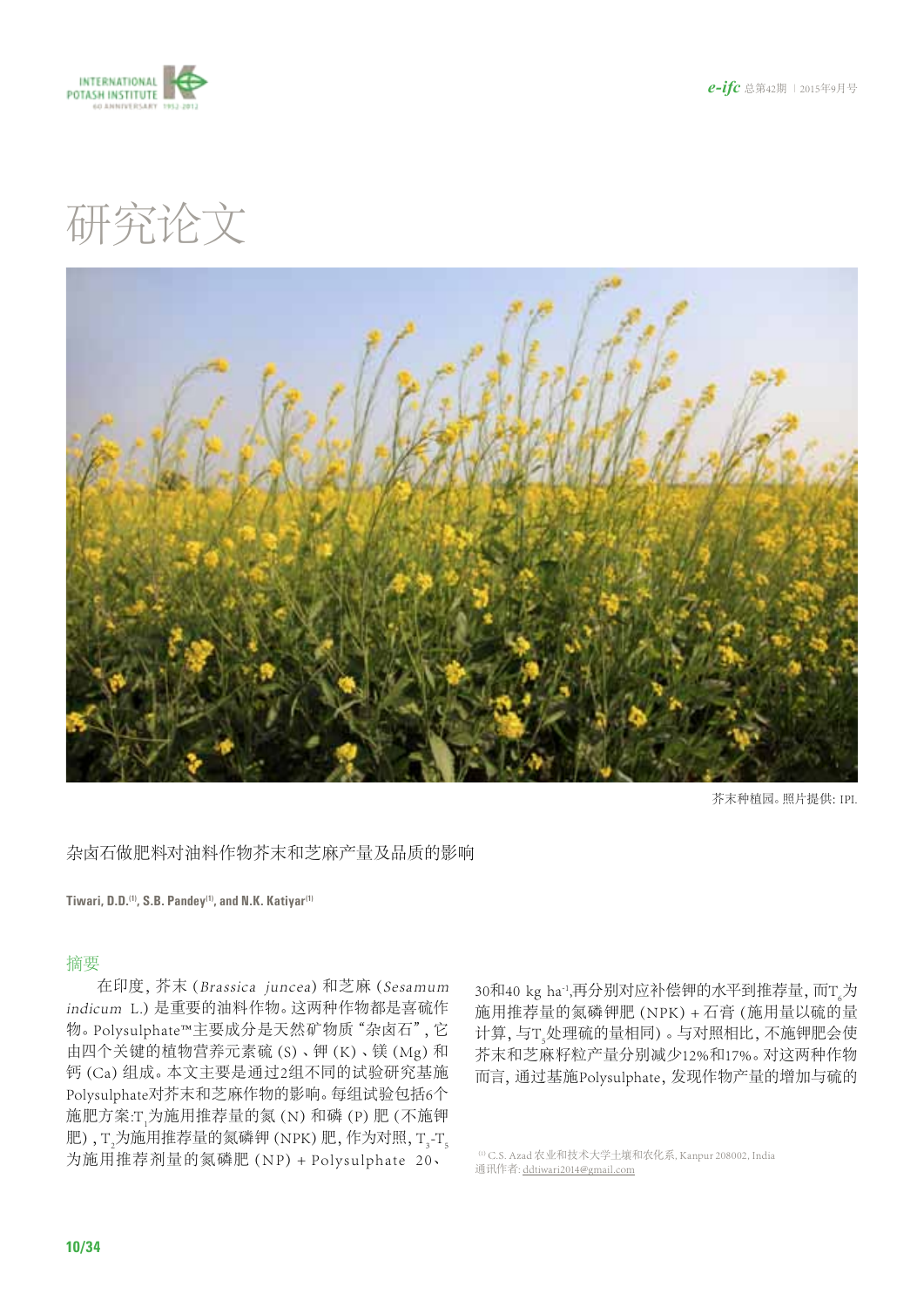施用量呈线性关系。当硫的施用量为 40 kg ha-1时,与对照相比,产量增加 了33%。硫的施用使整个植物生物量 明显增加,影响大多数的收益参数, 包括含油量。因此,芥末和芝麻的出 油率增加到1095、505 kg ha<sup>-1</sup>,与对 照相比,分别增加了39%和43%。硫的 施用明显增强了作物对钾素的吸收, 表明这两个元素之间的存在协同关 系。此外,硫和钾转移到谷物中,可能 参与了油脂的生物合成。因此得出结 论,像施用大量元素那样大量施用硫 肥可显著增加芥末和芝麻等油料作 物的产量。讨论了Polysulphate作为基 肥优于石膏。

# 引言

人类的饮食正在发生变化, 越 来越依赖植物油。印度是一个主要 的油料 作物生 产国之一,油料 作物 有 花生、芥末、油菜、芝麻等。传统 上,印度 人消耗大 量的食用油主要 用于烹饪。在印度的油料作物中,芝 麻(Sesamum indicum L.)是已知最 早的用来做日常食用油的农作物之 一。它含有50%的油和25%的蛋白质、 维生素、矿物质和抗氧化剂。芝麻 的种植面积有174万ha,平均产量为 421 kg ha-1(OAS, 2009)。芝麻籽 中的蛋白质富含蛋氨酸、赖氨酸、色 氨酸(Anilakumar et al., 2010)。这 些氨基酸是人体营养所必需的,可 是由于其他植物蛋白源如大豆和谷 物的替代而逐渐缺乏(Brosnan and Brosnan, 2006; Fukagawa, 2006)。 然而应努力丰富不同主要粮食作物 以获取必需的氨基酸(Ufaz Galili, 2 0 0 8), 芝 麻 油 或 芝 麻 粉可以 用 来 丰富健康食品, 提供更好的营养 平衡(Prakash, 1985; El-Adawy, 1997; El-Adawy and Mansour, 2000; Quasem et al., 2009)。作为蛋白质 生物合成的基本成分蛋氨酸以及半 胀氨酸是2种含硫氨基酸,因此硫 的施用对芝麻植物的正常生长和发



育至关重要。此外,含硫化合物可大 大提高热处理中芝麻籽油和芝麻酱

 $(tahine)$  的香气 (Park et al., 1995)。 事实上,许多研究已经证明了补充硫 肥对芝麻作物生长和产量会带来有 利的影响(Rahul and Paliwal, 1987; Ghosh et al., 1997; Tiwari et al., 2000; Saren et al., 2005; Puste et al., 2015)。

硫常与十字花科的作物联系在 一起,可能是它们含有大量的含硫次 生代谢物以利于植物自我保护,且有 益于人类的健康和饮食(Stoewsand, 1995; Björkman et al., 2011)。十字花科 的作物包括几个油料作物,其中油菜 (芸苔属植物napus)和芥末(芸苔属 植物juncea)是最重要的经济作物。在 印度和巴基斯坦北部,芥子油曾经是 流行的食用油,即使现在仍然是孟加 拉、印度和孟加拉国东部地区美食的 主要成分。20世纪下半叶,在印度和巴 基斯坦北部芥子油的流行受到限制, 这主要是由于大批量生产植物油的实 用性的影响,但食用芥子油仍是复杂 的嵌在该地区的文化中。施用硫和氮

照片1.杂卤石结晶。照片提供:ICL肥料公司

肥,以及它们之间的平衡,可明显影 响十字花科植物中芥子油苷的浓度, 已经证明增加硫肥的施用量会导致 芥子油苷总量上升(Li et al., 2007)。 缺硫会增加油菜对各种真菌病原体 感病的几率(Dubuis et al., 2005),抗 真菌活性的损失与芥子油苷减少存 在明显的联系,这表明芥子油苷可以 增加抗菌的潜力。硫肥施用量的增加 也会影响多酚如类黄酮和酚酸的含量 (De Pascale et al., 2007)。

根据Khan et al.(2005)硫越来 越被认为是继氮磷钾元素后的第4个 主要的植物养分。它是氨基酸--半胱 氨酸和蛋氨酸的组成成分,作为前期 合成的所有其他含硫化合物以减少硫 (Marschner, 1995)。芥末(Brassica juncea L.) 是各种油料作物中对硫的 需求最高的作物(McGrath and Zhao, 1996),但是需求量往往得不到满足, 这主要是因为日常施肥主要以施用 氮肥为主(Zhao et al., 1993)。因此, 作物上硫供应的短缺会导致其他营养 元素利用率的降低,特别是氮元素。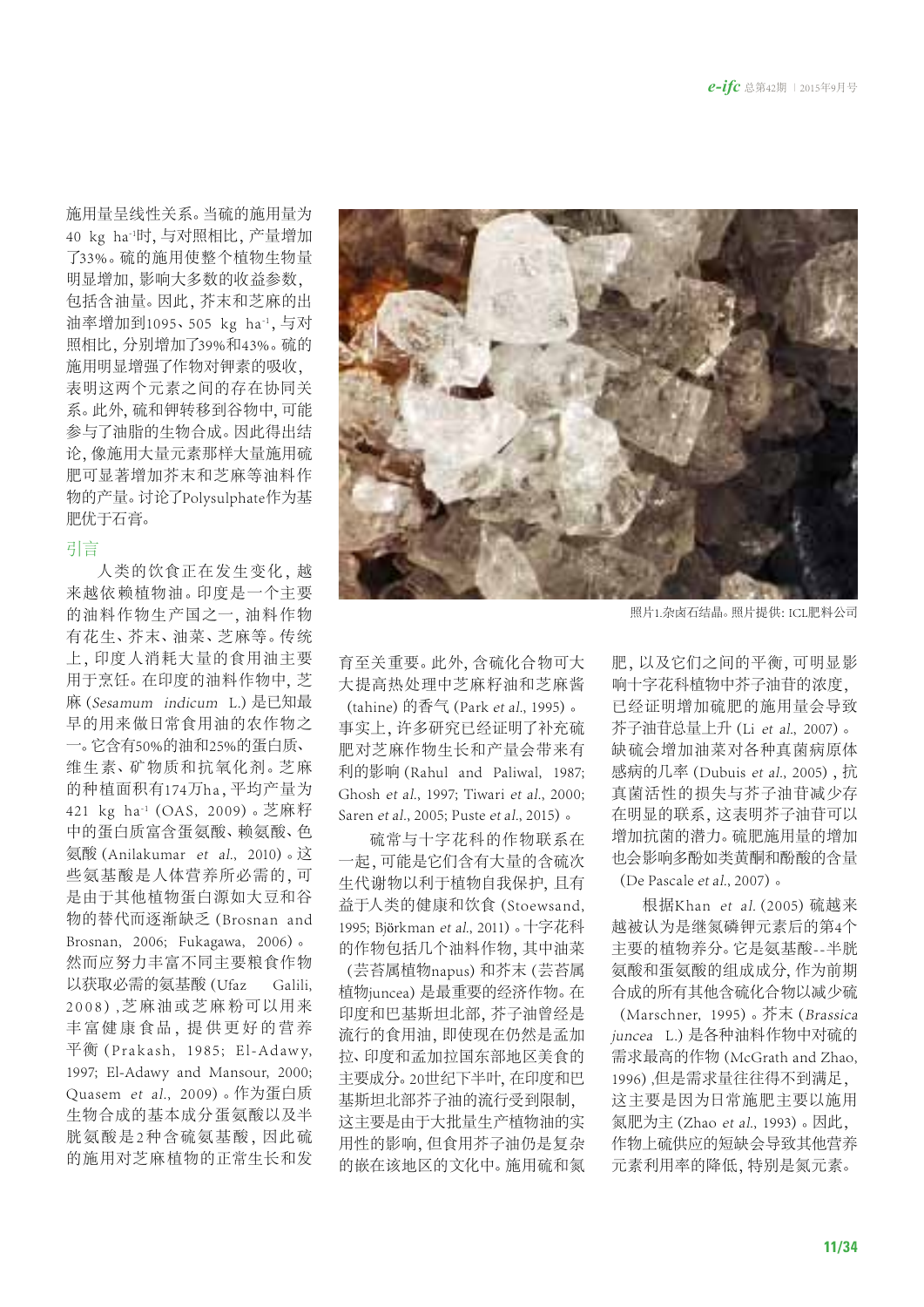一些研究已经明确的建立了在植物上 氮和硫之间同化的作用标准(Kopriva et al., 2002)。在植物上,硫的有效 性调节氮的利用率,从而影响光合作 用,作物生长及干物质的积累。

硫只能以无机形式, 即硫酸根 (SO --2)被植物吸收利用。 有机硫和 单质硫必须通过微生物活动转化为 无机形式才能被吸收利用,这个转化 过程取决于土壤中的碳硫比、温度、 湿度(Boswell and Friesen, 1993)。 硫酸盐可以用作为液体肥料 (如铵 硫代硫酸盐,12-0-0+26S)通过灌溉 施 肥,尽管应用这种模式 所需的设 备和基础设施的很少施用或成本较 高。硫酸钙(石膏)是一种有效的硫 源,但是作为硫肥很少使用,这是因 为它的含硫量较低,仅为15%~18%。 别的包括肥料在内的硫源,多与氮磷 钾结合在一起。氮硫结合在一起的包 括硫酸铵(21-0-0+24S),硫酸硝酸铵

(30-0-0+15S),硫酸磷酸铵(13-39- 07S),硝酸磷酸铵(27-12-0+4.5S)。 钾和硫结合在一起的肥料包括硫酸 钾(0-0-50+18S)和钾镁硫酸盐(0-0- 22+22S)。硫酸根作为一个带负电荷 的离子,极易在土壤中移动,经常从 作物的根区淋失掉。因此,应努力减 缓硫酸根释放到土壤中的速度(如造 粒),从而增加养分能量输入,提高 产品成本利用率。

Polysulphate(英国克利夫兰钾肥 有限公司生产)主要成分是天然矿物 质杂卤石(图1)。杂卤石是在海洋蒸 发沉积时生成,组成成分为水合硫酸 钾钙镁, 分子式为K<sub>2</sub>Ca<sub>2</sub>Mg (SO<sub>4</sub>) <sub>4</sub>·2 (H<sub>2</sub>O)。在英国约克郡发现的杂卤 石沉淀物比较有代表性,组成成分含 量通常为: K<sub>2</sub>O (14%) , SO<sub>3</sub> (48%) , MgO (6%), CaO (17%)。杂卤石作为一 种肥料能为植物提供4个关键的营养元 素,分别是S、K、Mg、Ca。杂卤石可为 作物营养提供有吸引力的解决方案。

本研究的目的是评 估在印度北



图1. 印度北方邦(左)和坎普尔市(右)示意图,该市是试验所在地。 资料来源:<http://office.incometaxindia.gov.in/kanpur/Pages/default.aspx>

方邦的大田条件下施用Polysulphate 对芥末和芝麻作物带来的影响和效 益。

2013-2014年在印度北方邦坎 普尔的C.S Azad农业技术大学的 Kalyanpur油料作物农场进行了芥末 和芝麻的两组田间试验,试验土壤为 砂壤土,试验前随机采取表层0-15 厘米的土样进行理化性质化验分析 (表1)。

芥末(品种为 Varuna)于2013年 11月11日播种,并于2014年3月22日收 获。芝麻(品种为T-78)于2014年7月 20日播种,并与2014年10月19日收获。 两组试验的处理安排相同,各有6个

处理 (T<sub>1</sub>-T<sub>6</sub>) , 各处理重复3次, 随机 区组设计。 小区面积为50 m<sup>2</sup>。 氮磷钾 的推荐施用量及硫的施用量根据方 案进行。全部的磷、钾、硫肥和50%的 氮肥在播种的时作为基肥一次施用。 剩下50%的氮肥分作两次,平均追施 在作物的分蘖期和花芽形成期。处理 T<sub>3</sub>-T<sub>5</sub>, 通过施用Polysulphate来提供 作物所需的硫和钾,如果所提供的钾 素不够推荐所需的量,可通过施加氯 化钾来补充。各处理所有农事操作和 灌溉一致。具体的施肥安排见表2。

快要收获时,各小区随机选取 5棵作物进行测产,记录每棵作物的 荚果数、荚果长度、每荚粒数及千粒

| Properties                                    | Mustard | Sesame |
|-----------------------------------------------|---------|--------|
| pH(1:2.5)                                     | 7.4     | 7.69   |
| EC(1:2.5)                                     | 0.44    | 0.44   |
| Available N $(kg ha^{-1})$                    | 180     | 181    |
| Available P $(P_2O_5)$ (kg ha <sup>-1</sup> ) | 27.5    | 14.22  |
| Available K $(K_2O)$ (kg ha <sup>-1</sup> )   | 204     | 198    |
| $CaCO3(\%)$                                   | 1.2     | 1.21   |
| Available S $(kg ha-1)$                       | 16.8    | 16.6   |
| Sand $(\% )$                                  | 53.5    | 53.6   |
| $Silt (\%)$                                   | 22.5    | 22.2   |
| Clay $(\% )$                                  | 24      | 24.2   |

重。收获时, 测 量计算各小区籽 粒和干草产量及 收获指数(籽粒 与地上生物量 的比例)。植物 油可通过使用石 油醚作为提取 剂的索氏提取的 方法 (Sawicka-Kapuskta, 1975) 确定含油量及产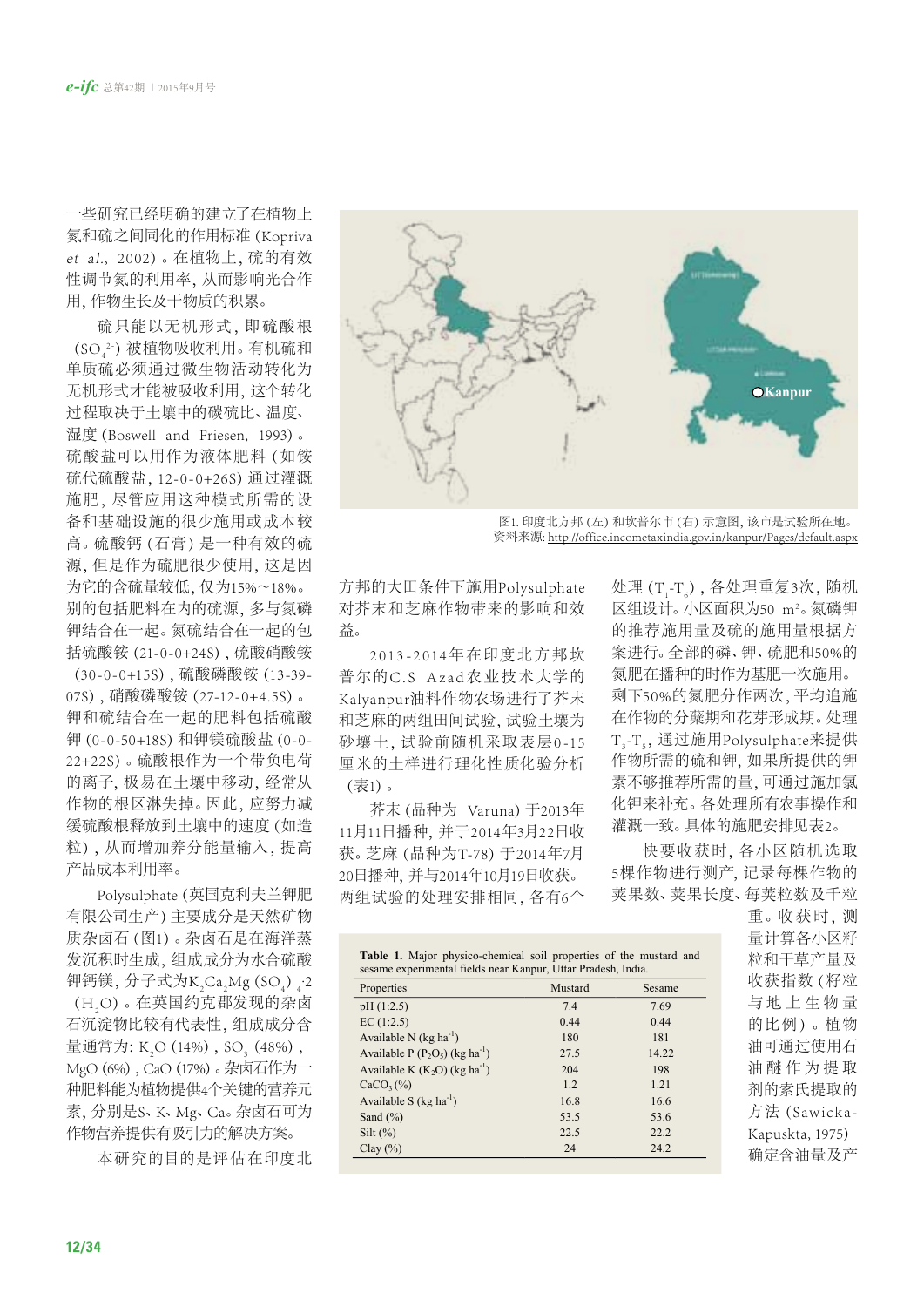量。测定芥末粒(鲜基)中的硫和钾 的浓度,先用3:1的硝酸和高氯酸消化 样品,消化样品的钾用火焰光度计进 行分析测定(Jackson, 1967),消化样 品中硫根据Chesnin和Yien (1951)的 比浊法确定。

### 结果与讨论

芥末和芝麻的2组试验中,在不 施钾肥的情况下,籽粒和干草产量比 对照处理  $\left( \mathrm{T}_{_{2}} \right)$  显著下降, 分别下降 了12%和17%。最近研究(Mozaffari et al., 2012)报道了芥末上施用钾肥的好 处本研究也证实了这一点。然而,一 些以前的研究发现施用钾肥对芝麻 种植的贡献微不足道的(El-Aman et al., 1998; Shehu, 2014)。本研究的结果 却恰恰相反,或者至少表明芝麻种植 相当依赖当地的土壤条件。

T、T、T、T、3个处理,随着 Polysulphate施用量的增加,即 硫元素施用量的增加,两种作 物的产 量 随 之 稳 步上 升明显

(表3,图1)。芥末粒的产量增加了35%, T<sub>2</sub>硫的施用量 为0, 芥末粒的产量为1.87 t ha<sup>-1</sup>, 当硫的施用量最大, 即 Polysulphate的施用量最大,为40 kg ha-1时,芥末粒的产 量为2.52 t ha<sup>-1</sup>。同样在芝麻上,当硫的施用量最大时,芝 麻粒的产量增加了33%, 为1.11 t ha<sup>-1</sup>, 而对照处理T<sub>2</sub>的产 量只有0.835 t ha<sup>-1</sup>。T<sub>6</sub>处理通过施用石膏来进行施硫,硫 的施用量与T<sub>s</sub>相同,但是籽粒产量增加不明显, 这在芥末 上表现的相当明显(表3,图1)。

这些结果与以前大量相关研究的结果一致,都表明 硫在油料作物中起到至关重要的作用(Boswell et al., 1993; Zhao et al., 1993; McGrath and Zhao, 1996; Ghosh et al., 1997; Tiwari et al., 2000; Saren et al., 2005; Puste et al., 2015), 导致Khan et al.,(2005)声明硫应该被视为植物生长和发 展所必需的第四种大量元素。

不同施肥处理并没有影响到收获指数(HI,表3),它 们一直很稳定,芥末和芝麻的收获指数分别为0.27和0.34。 换句话说,对产量的显著影响并没有体现在营养部分和 生殖部分之间干物质分配的任何转变。相反,整个植物 对施肥的反应是进一步的增长和发展,表现在荚果数量 和大小,以及籽粒数量和重量(表4)。芥末粒的含油量 从41.85%上升到43.45%,芝麻粒的含油量从42.2%上升到 45.5%。由表4可以看出,这两组试验,如果施肥缺钾和硫

| <b>Table 2.</b> Fertilization treatments included in the mustard and sesame experiments. |                       |     |                      |                |          |                                  |  |  |  |
|------------------------------------------------------------------------------------------|-----------------------|-----|----------------------|----------------|----------|----------------------------------|--|--|--|
| Treatment<br>$-$ P<br>N<br>$-$ K                                                         |                       | -S  | Source of fertilizer |                |          |                                  |  |  |  |
| $------kgha^{-1}$                                                                        |                       |     |                      |                |          |                                  |  |  |  |
| $T_{1}$                                                                                  | NP 100%               | 120 | 60 —                 | $\overline{0}$ | $\Omega$ | Urea and DAP                     |  |  |  |
| $T_{2}$                                                                                  | $NPK 100\%$ (control) | 120 | 60                   | 60             | $\sim 0$ | Urea, DAP, and MOP               |  |  |  |
| $T_3$                                                                                    | $NPK 100\% + S 50\%$  | 120 | 60                   | 60             | 20       | Urea, DAP, MOP, and Polysulphate |  |  |  |

 $T_4$  NPK 100% + S 75% 120 60 60 30 Urea, DAP, MOP, and Polysulphate  $T_5$  NPK 100% + S 100% 120 60 60 40 Urea, DAP, MOP, and Polysulphate  $T_6$  NPK 100% + S 100% 120 60 60 40 Urea, DAP, MOP, and gypsum

**Table 3.** Effects of K deficiency  $(T_1)$  and of an increasing S dose through Polysulphate  $(T_3-T_5)$ , or through gypsum  $(T_6)$ , on the grain and stover yields of mustard and sesame. The harvest index (HI) presents the calculated ratio between the grain and the whole above ground plant biomasse

|                | Mustard |                   |      | Sesame            |        |      |  |
|----------------|---------|-------------------|------|-------------------|--------|------|--|
| Treatment      | Yield   |                   | H1   | Yield             | H1     |      |  |
|                | Grains  | Stover            |      | Grains            | Stover |      |  |
|                |         | $-----Mg ha^{-1}$ |      | $-----Mg ha^{-1}$ |        |      |  |
| $T_1$          | 1.65    | 4.455             | 0.27 | 0.695             | 1.350  | 0.34 |  |
| T <sub>2</sub> | 1.87    | 4.940             | 0.27 | 0.835             | 1.575  | 0.35 |  |
| T <sub>3</sub> | 2.19    | 5.896             | 0.27 | 0.890             | 1.755  | 0.34 |  |
| T <sub>4</sub> | 2.38    | 6.188             | 0.28 | 1.050             | 2.040  | 0.34 |  |
| $T_5$          | 2.52    | 6.804             | 0.27 | 1.110             | 2.250  | 0.33 |  |
| T <sub>6</sub> | 2.47    | 6.670             | 0.27 | 1.075             | 2.050  | 0.34 |  |
| $CD (P=0.05)$  | 0.019   | 0.018             |      | 0.045             | 0.140  |      |  |



Fig. 1. Effects of K deficiency (T<sub>1</sub>), S supplemented at 20, 30, and 40 kg ha<sup>-1</sup> through Polysulphate application ( $T_{3}$ - $T_{5}$ , respectively) or through gypsum (40 kg S ha<sup>-1</sup>, T<sub>6</sub>) on the grain yields of mustard and sesame relative to fertilization with the recommended doses of NPK  $(T_2)$ . For further details, see the materials and method section and Table 2.

#### 都会显著降低籽粒的含油量。

对照处理T<sub>2</sub> (施用推荐量的氮磷钾肥) , 芥末和芝麻 的产油量分别为786、352 kg ha<sup>-1</sup>。如果不施用钾肥(T<sub>1</sub>),芥 末的产油量下降了12%,芝麻的产油量下降了的22%(图2)。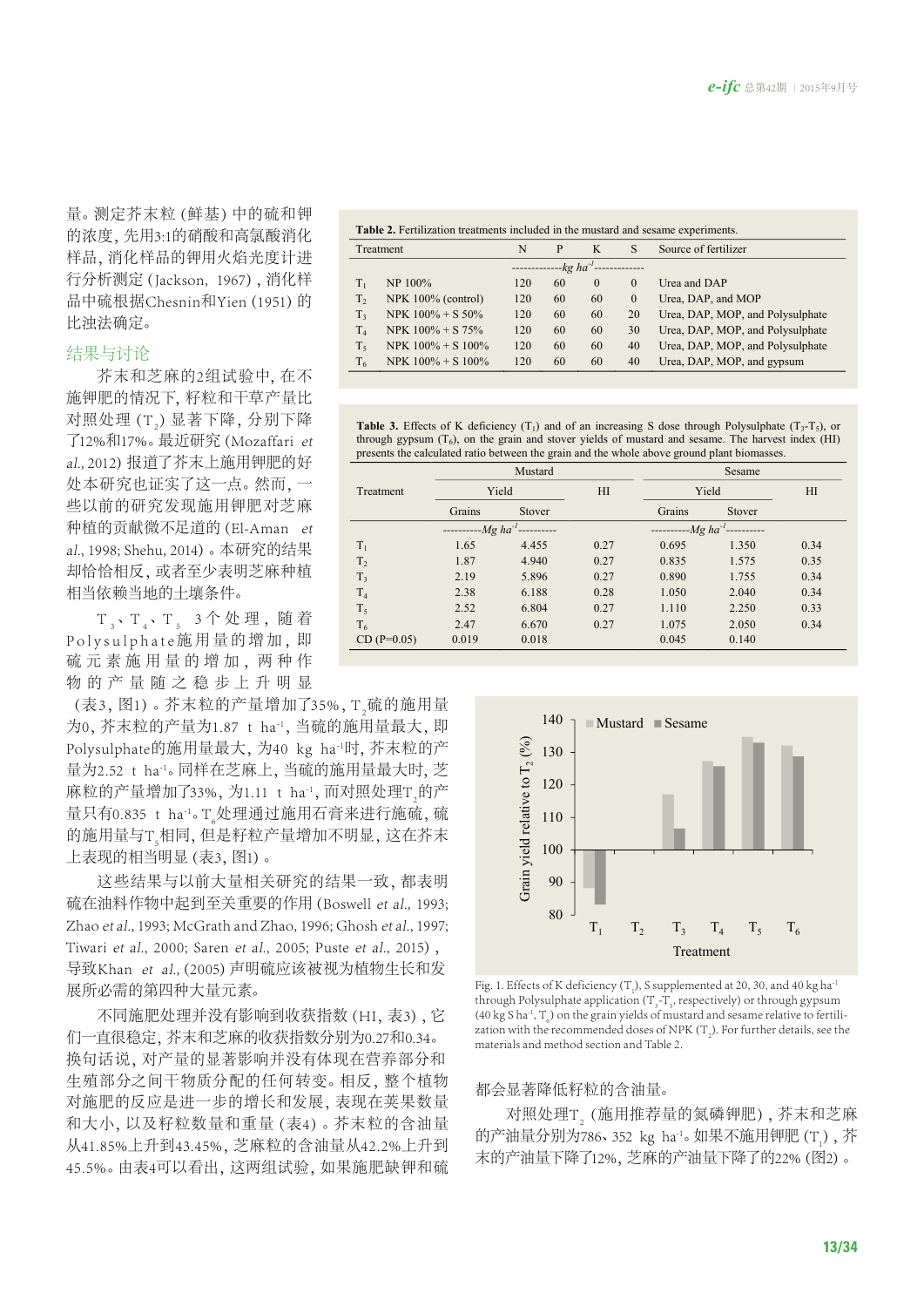

照片2. 多聚硫酸盐肥料分为颗粒级(左)和标准级(右)。照片提供: ICL肥料公司.

施用Polysulphate后,芥末和芝麻的产油量增加明显,处理 T<sub>,</sub>和T<sub>,</sub>比较, 分别增加了39%和43%, 即分别增加了1095、 505 kg ha<sup>-ı</sup>。通过施用石膏来补充硫 (T<sub>。</sub>) 也会显著增加两 种作物的产油量,但是效果不如Polysulphate。

芥末粒中积累了大量的硫和钾,即使这两种营养元 素的实际施用量为0,但是籽粒中的含量却分别为10、 13.5 kg ha<sup>-1</sup>, (图3, T<sub>1</sub>)。当施用推荐剂量的钾 (T<sub>2</sub>),芥末 粒中钾的含量增加了4 kg ha-1。尽管本处理中没有施用硫 肥,但芥末粒中硫的含量也有所增加。

当施用硫肥时,关于钾和硫的特殊联系(芥末粒中 钾和硫的累积量)变得更加明显。不出所料,硫在籽粒中 的累积量随施用剂量的增加而呈比例增加,最高达到约 20 kg ha<sup>-1</sup>。出乎意料的是,虽然T<sub>2</sub>-T<sub>6</sub>处理钾的施用量 一致,但是籽粒中钾的累积量却逐渐增加,籽粒中钾和 硫的比率为常数1.37(图3)。这种模式不能不认为,施用 Polysulphate能更好的提高钾的利用效率,类似现象也体 现在当以石膏来做硫肥时。

在钾素比较缺乏,且没有硫素供应时 (T<sub>1</sub>)、籽粒中 钾含量的降低明显高于籽粒中硫素的降低以及籽粒和油 脂的产量的降低程度。与对照相比,籽粒中钾的含量下降 了24%,而硫的含量,出油率和籽粒产量分别下降了14%, 12%,和11.5%(图4)。然而,当施用硫肥时,籽粒产量和 产油量以相似的比率增加,而籽粒中硫的含量却以两倍 的速度增长。同时,籽粒中钾的积累量增长50%,明显高 于籽粒产量及产油量的增加速率。这些结果表明,在芥末 中,硫素连同大量的钾素被转移到种子中。除了证明对产 量的增加有益外,这两个元素可能在生产次生代谢产物 的方面也有重要作用(Stoewsand, 1995; Fukagawa, 2006; Li et al., 2007; De Pascale et al., 2007)。氮和硫之间的相互 作用已被证明有助于油料作物的生长,产量和质量的提高

(Zhau et al., 1993; McGrath et al., 1996; Tiawri et al., 2000; Kopriva et al., 2002; Li et al., 2007)。本研究结果明显表明 钾和硫之间存在的协同关系有助于提高芥末和芝麻的产 量和质量。

|                | Mustard                  |                    |                          |                                 | Sesame     |                          |                    |                   |                                 |            |
|----------------|--------------------------|--------------------|--------------------------|---------------------------------|------------|--------------------------|--------------------|-------------------|---------------------------------|------------|
| Treatment      | Pods plant <sup>-1</sup> | Pod length<br>(cm) | Grains pod <sup>-1</sup> | Grain wt<br>(g K <sup>1</sup> ) | Oil<br>(%) | Pods plant <sup>-1</sup> | Pod length<br>(cm) | Grains $pod^{-1}$ | Grain wt<br>(g K <sup>1</sup> ) | Oil<br>(%) |
|                | 195                      | 4.4                | 9.8                      | 4.85                            | 41.85      | 97                       | 2.8                | 43                | 3.1                             | 39.5       |
| T,             | 197                      | 5.1                | 9.9                      | 5.05                            | 42.02      | 105                      | 2.9                | 47                | 3.4                             | 42.2       |
| T,             | 202                      | 5.8                | 10.2                     | 5.35                            | 42.45      | 115                      | 3.0                | 48                | 3.6                             | 43.5       |
| T <sub>4</sub> | 204                      | 6.2                | 11.8                     | 5.36                            | 42.22      | 125                      | 3.1                | 58                | 3.8                             | 44.2       |
| T <sub>5</sub> | 204                      | 6.2                | 11.8                     | 5.36                            | 43.45      | 130                      | 3.2                | 60                | 4.0                             | 45.5       |
| T <sub>6</sub> | 201                      | 6.0                | 11.7                     | 5.35                            | 42.14      | 120                      | 3.1                | 50                | 3.7                             | 43.9       |
| $CD (P=0.05)$  | 1.84                     | 0.26               | 0.36                     | 0.04                            | 0.51       | 4.7                      |                    | 3.2               | 0.12                            | 1.1        |

**Table 4.** Effects of K deficiency (T<sub>1</sub>), S supplemented at 20, 30, and 40 kg ha<sup>-1</sup> through Polysulphate application (T<sub>3</sub>-T<sub>5</sub>, respectively), or through gypsum  $(40 \text{ kg S ha}^{-1})$ ,  $T<sub>6</sub>$ ), on major yield properties in mustard and sesame.

*Note:*  $g K^{-1}$  = weight of 1,000 grains in grams.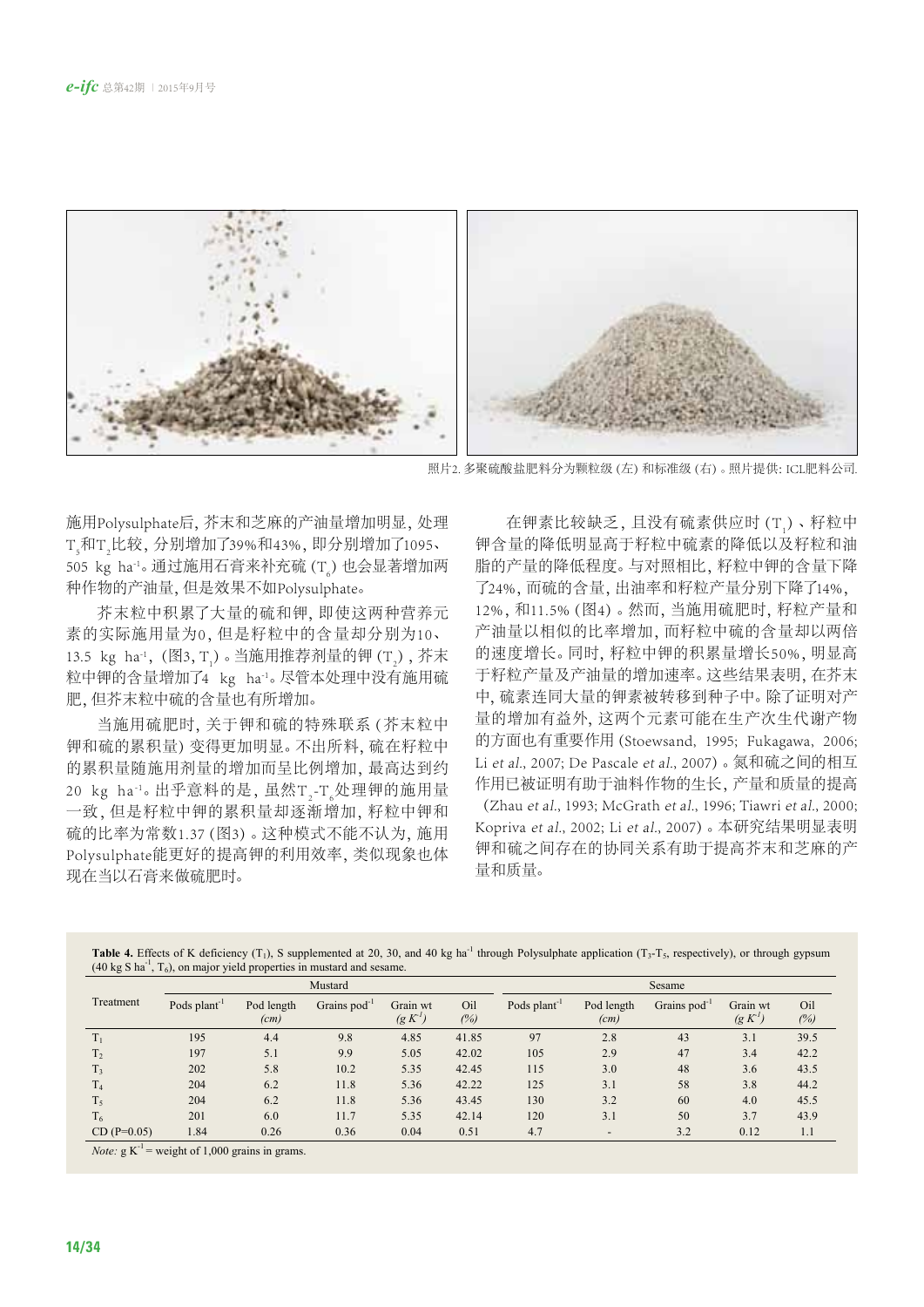

Fig. 2. Effects of K deficiency (T<sub>1</sub>), S supplemented at 20, 30, and 40 kg ha<sup>-1</sup> through Polysulphate application ( $T_{3}$ - $T_{5}$ , respectively), or through gypsum (40 kg S ha<sup>-1</sup>,  $T_6$ ), on the absolute oil yields of mustard (A) and sesame (B), and on their relative oil yields (C), as compared to  $\mathrm{T}_2$ .

本研究表明了Polyhalite作为一个有效的植物硫源的 价值。相对于石膏,Polyhalite密实度好,还包含其他大量 的重要营养元素(K、Ca、Mg)、又不含氯,每当要基施硫 肥时,Polyhalite值得考虑。



Fig. 3. Sulfur and K removal by mustard grains under K deficiency  $(T_1)$ , recommended NPK dose (T<sub>2</sub>), S supplemented at 20, 30, and 40 kg ha<sup>-1</sup> through Polysulphate application ( $T_{3}$ - $T_{5}$ , respectively), or through gypsum (40 kg S ha<sup>-1</sup>, T<sub>6</sub>). For further details, see materials and method section and Table 2.



Fig. 4. Effects of K deficiency (T<sub>1</sub>), S supplemented at 20, 30, and 40 kg ha<sup>-1</sup> through Polysulphate application ( $T_{3}$ - $T_{5}$ , respectively), or through gypsum (40 kg S ha<sup>-1</sup>, T<sub>6</sub>), on the accumulation of fresh weight, oil, K, and S in mustard grains, relative to fertilization with the recommended doses of NPK (T<sub>2</sub>). For further details, see materials and method section and Table 2.

# 结论

- 芥末和芝麻生产中,想要获取合理的籽粒产量及 出油量, 钾肥施用至关重要。
- 像施用大量元素那样大量施用硫肥会显著增加油 料作物如芥末和芝麻的产量。
- 在油料作物中硫和钾似乎存在着协同效应。
- 在选择基肥提高土壤中钾和硫时,Polysulphate是 一个值得考虑的肥料。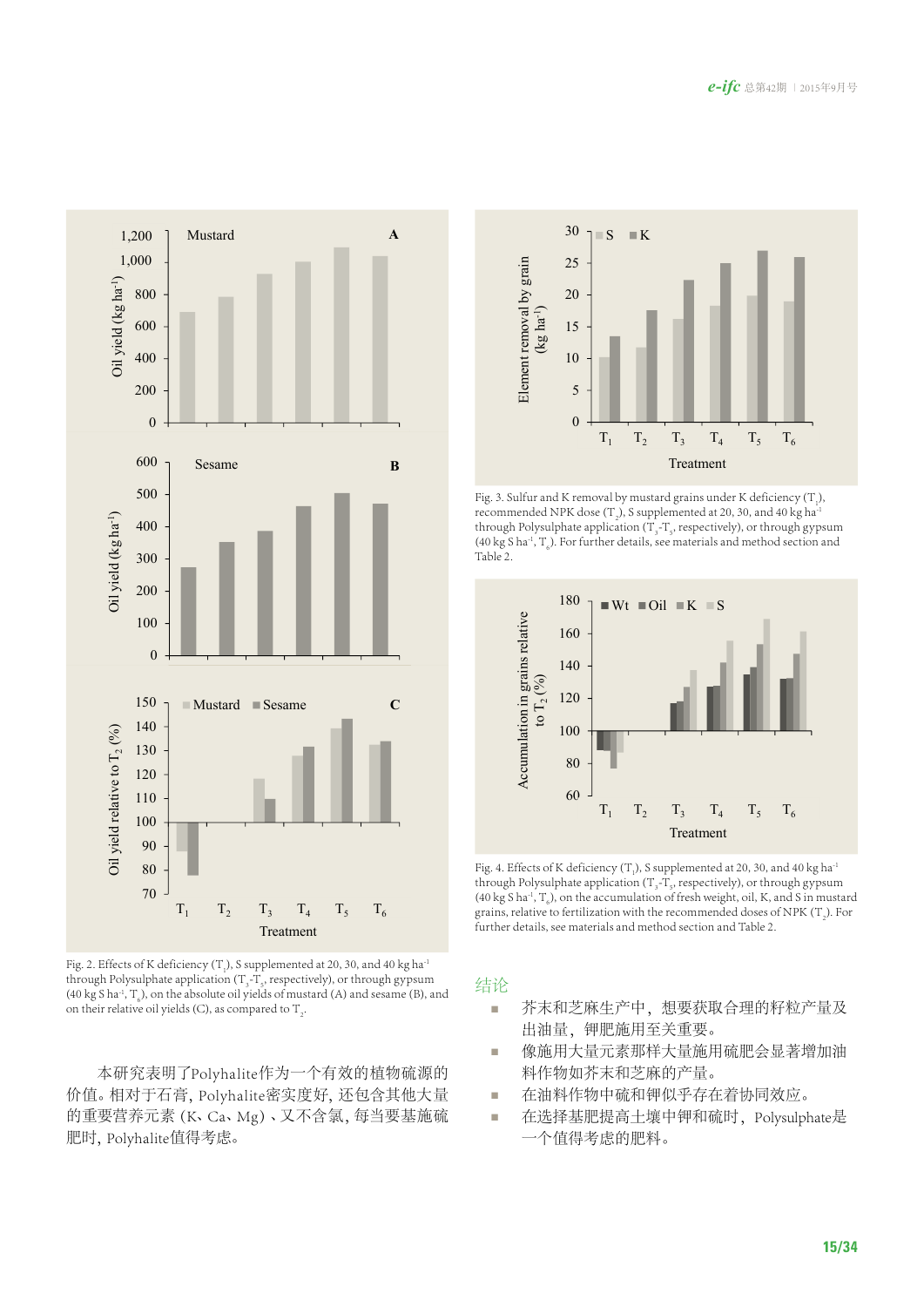参考文献:

- Anilakumar, K.R., A., Pal, F. Khanum, and A.S. Bawa. 2010. Nutritional, Medicinal and Industrial Uses of Sesame (*Sesamum indicum* L.) Seeds - An Overview. Agriculturae Conspectus Scientificus 75:149-168.
- Björkman, M., I. Klingen, A.N.E. Birch, A.M. Bones, T.J.A. Bruce, T.J. Johansen, R. Meadow, J. Mølmann, R. Seljåsen, L.E. Smart, and D. Stewart. 2011. Phytochemicals of Brassicaceae in Plant Protection and Human Health - Influences of Climate, Environment and Agronomic Practice. Phytochemistry 72:538-556.
- Boswell, C.C., and D.K. Friesen. 1993. Elemental Sulfur Fertilizers and their Use on Crops and Pastures. Fertilizer Research 35:127-149.
- Brosnan, J.T., and M.E. Brosnan. 2006. The Sulfur-Containing Amino Acids: An Overview. J. of Nutr. 136:16365-16405.
- Chesnin, L., and C.H. Yien. 1951. Turbidimetric Determination of Available Sulphur. Proc. Soil Sci. Soc. Amer. 14:149-151.
- De Pascale, S., A. Maggio, R. Pernice, V. Fogliano, and G. Barbieri. 2007. Sulphur Fertilization May Improve the Nutritional Value of *Brassica rapa* L. Subsp. Sylvestris. Europ. J. Agron. 26:418-424.
- Dubuis, P.H., C. Marazzi, E. Städler, and F. Mauch. 2005. Sulphur Deficiency Causes a Reduction in Antimicrobial Potential and Leads to Increased Disease Susceptibility of Oilseed Rape. J. Phytopathology 153:27-36.
- El-Adawy, T.A. 1997. Effect of Sesame Seed Protein Supplementation on the Nutritional, Physical, Chemical and Sensory Properties of Wheat Flour Bread. Food Chemistry 59:7-14.
- El-Adawy, T.A., and E.H. Mansour. 2000. Nutritional and Physicochemical Evaluations of Tahina (Sesame Butter) Prepared from Heat-Treated Sesame Seeds. J. of the Science of Food and Agriculture 80:2005-2011.
- El-Aman, S.T., S.T. El-Seroy, and B.A. El-Ahmar. 1998. Effects of NK Levels on Some Economic Characters of Sesame (*Sesamum indicum* L.). Sesame Sufflower Newsletter 18:101-107.
- Fukagawa, N.K. 2006. Sparing of Methionine Requirements: Evaluation of Human Data Takes Sulfur Amino Acids Beyond Protein. J. of Nutr. 136:16765-16815.
- Ghosh, P., P.K. Jana, and G. Sounda. 1997. Effect of Sulphur and Irrigation on Growth, Yield, Oil Content and Nutrient Uptake by Irrigated Summer Sesame. Env. Econ. 15:83-89.
- Jackson, M. L. 1967. Soil Chemical Analysis. New Delhi: Prentice Hall of India Pvt. Ltd.
- Khan, N.A., M. Mobin, and Samiullah. 2005. The Influence of Gibberellic Acid and Sulfur Fertilization Rate on Growth and S-Use Efficiency of Mustard (*Brassica juncea*). Plant and Soil 270:269-274.
- Kopriva, S., M. Suter, P.V. Ballmoos, H. Hesse, U. Krahenbuhl, H. Rennenberg, and C. Brunold. 2002. Interaction of Sulphate Assimilation with Carbon and Nitrogen Metabolism in Lemna Minor. Plant Physiol. 130:1406-1413.
- Li, S., I. Schonhof, A. Krumbein, L. Li, H. Stutzel, and M. Schreiner. 2007. Glucosinolate Concentration in Turnip (*Brassica rapa* ssp. rapifera L.) roots as affected by nitrogen and sulfur supply. J. Agricultural and Food Chemistry 55: 8452-8457.
- Marschner, H. 1995. Mineral Nutrition of Higher Plants. Academic Press, New York.
- McGrath, S.P., and F.J. Zhao. 1996. Sulphur Uptake, Yield Response and the Interactions Between N and S in Winter Oilseed Rape (*Brassica napus*). J. Agric. Scie. 126:53-62.
- Mozaffari, S.N., B. Delkhosh, and A.S. Rad. 2012. Effects of Nitrogen and Potassium Levels on Yield and Some of the Agronomical Characteristics in Mustard (*Brassica juncea*). Indian J. Science and Technology 5:2051-2054.
- OAS (Odisha Agricultural Statistics). 2009. Government of Odisha, Department of Agriculture and Food production, Bhubaneswar, p. 32.
- Park, D., J.A. Maga, D.L. Johnson, and G. Morini. 1995. Major Volatiles in Toasted Sesame Seed Oil. J. Food Lipids 2:259-268.
- Prakash, V. 1985. Hydrodynamic Properties of Á-Globulin from *Sesamum indicum* L. J. Biosciences 9:165-175.
- Puste, A.M., B. Rey Pramanik, K. Jana, S. Roy, and T. Sunanda Devi. 2015. Effect of Irrigation and Sulphur on Growth, Yield and Water Use of Summer Sesame (*Sesamum indicum* L.) in New Alluvial Zone of West Bengal. J. Crop and Weed 11:106-112.
- Quasem J.M., A.S. Mazahreh, and K. Abu-Alruz. 2009. Development of Vegetable Based Milk from Decorticated Sesame (*Sesamum indicum*). Amer. J. Applied Sciences 6:888-896.
- Rahul, D.S., and K.V. Paliwal. 1987. Sulphur Requirement of Maize and Sesame in Nutrient Solution. Indian J. Plant Physiol. 30:71-77.
- Saren, B.K., P. Nandi, and S. Tudu. 2005. Effect of Irrigation and Sulphur on Yield Attributes and Yield, Oil Content and Oil Yield and Consumptive Use Efficiency of Summer Sesame. J. Oilseeds Res. 22:383-84.
- Sawicka-Kapusta, K. 1975. Fat Extraction in the Soxhlet Apparatus. *In:* Grodziriski, W., R.Z. Klekowski, and A. Duncan (eds.). Methods for Ecological Bioenergetics. Blackwell Scientific Publications, Oxford. p. 288-293.
- Shehu, H.E. 2014. Uptake and Agronomic Efficiencies of Nitrogen, Phosphorus, and Potassium in Sesame (*Sesamum indicum* L.). Amer. J. Plant Nutr. and Fertilization Technology 4:41-56.